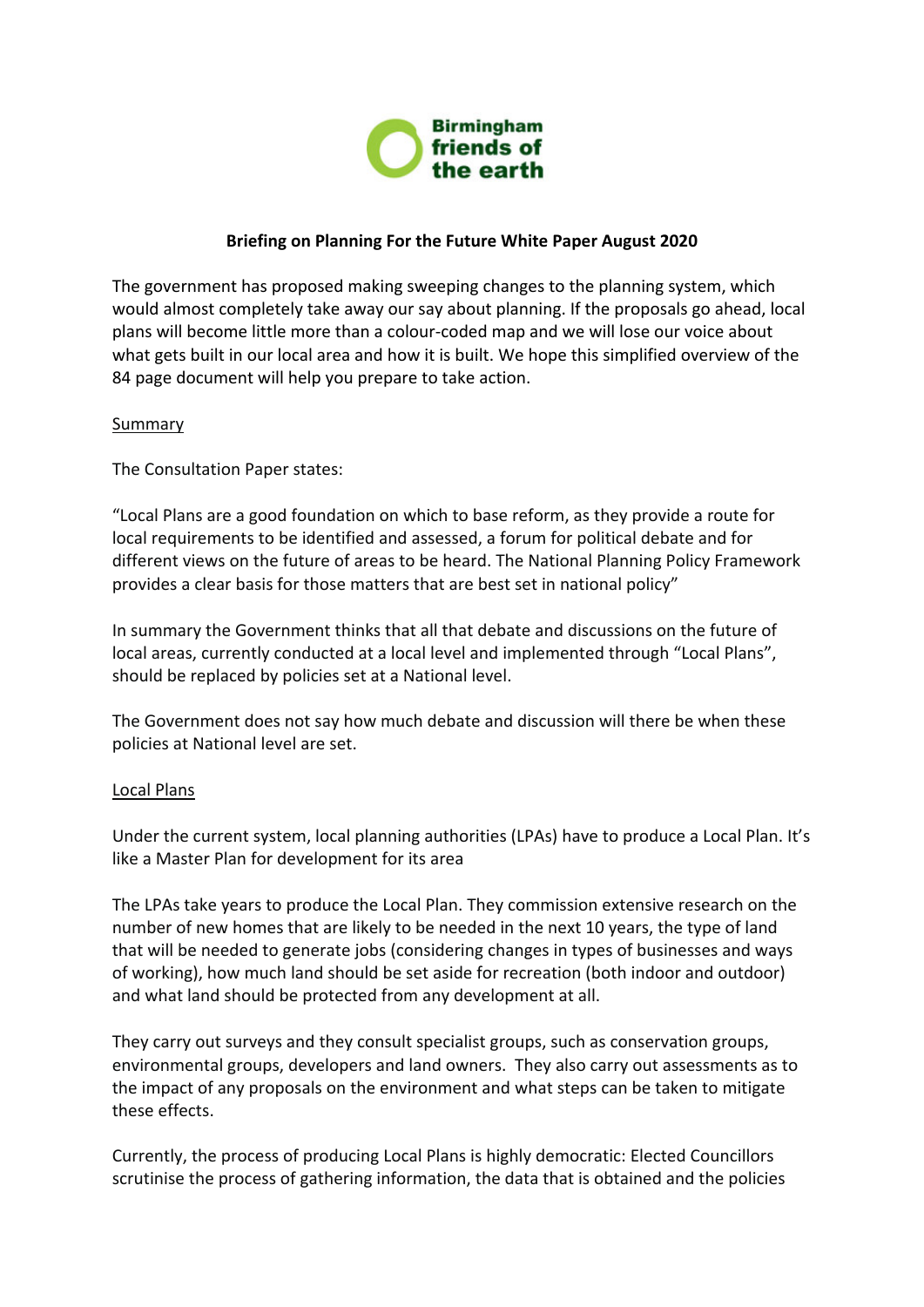that are proposed by their officers. In addition, LPAs hold many consultation meetings and invite comments from developers, land owners and environmental groups and other interest groups.

### Duty to Co-operate

Currently, LPAs are required to co-operate with statutory bodies and neighbouring authorities ("Duty to Co-operate"). This means that the LPA must take into account the views of some the most important bodies tasked with making our lives a better: Highway Authorities, The Environment Agency, English Heritage, the NHS Commissioning Board etc.

By Law, LPAs are not allowed to ignore representations made to them and must properly discuss and debate them at open public meetings.

### Test of Soundness

Once a draft plan has been produced by the LPAs, the Plans are scrutinised at a Public Inquiry, led by an Inspector, appointed by the Secretary of State for Planning. Anyone can appear at the Inquiry, make representations and challenge the assumptions made by the LPAs and their proposals.

The object of the Inquiry is to ensure that the Local Plan is based on sound empirical evidence and policy considerations, so the Local Plan makes sense for that area and it's neighbouring areas and is sustainable. This is called the test of "Soundness".

#### Test of Sustainability

Every development that is approved will have only been approved because it is "sustainable".

#### Changes

*"The National Planning Policy Framework would become the primary source of policies for development management"*

*"We will set out general development management policies nationally, with a more focused role for Local Plans in identifying site and area-specific requirements, alongside locallyproduced design codes"*

Therefore, the Government wants to abolish the "Duty to Co-operate" ie. to abolish the requirement to involve Statutory Bodies with specialist functions when developing the Local Plan.

Government wants to abolish the test of "Soundness". It wants to replace the test of "Soundness" with the test of "Sustainability", which already exists.

#### New Local Plans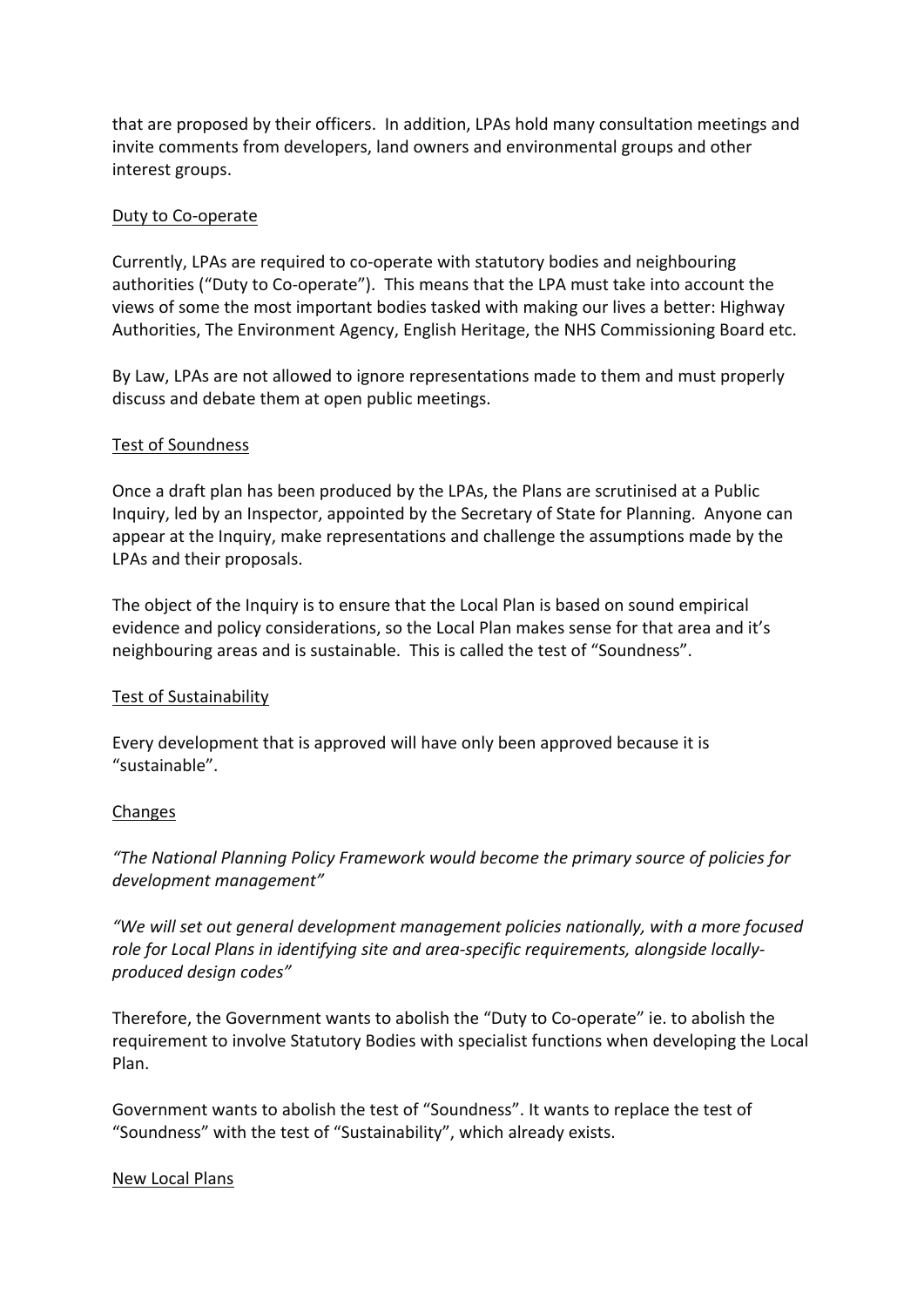LPAs should identify 3 types of land in their Local Plan

- Growth areas "suitable for substantial development"
	- o Would have outlined approval for development
- Renewal areas "suitable for development"
	- o Covers existing built areas
	- o Presumption in favour of planning permission for specified uses, but planning application would still be needed
- Areas that protected restricted development
	- o Stringent development controls, set nationally and locally
	- o So Government can remove protected status if it wants
	- o Gardens would be included

# Democratic participation

How much democratic participation will there be when "development management policies" are made nationally?

There are no details as what input Statutory Bodies charged with looking after our wellbeing, such as the Environment Agency, English Heritage, The Forestry Commission etc will have in the development of these policies

Who will develop these policies? Will it be a body comprising of representatives of from developer companies and Tory Party funders, or will it be a body of people representing environmental campaign groups. Will its affairs be public? Will it have an obligation to consult both at a National and local level? In short, how will the Government ensure that there is democratic input?

## Private participation vs public

The Government seems to think that engagement with communities can be improved by making sure that the plans are "visual, map-based, standardised and based on the latest digital technology".

The New Role for Local Plans:

# Summary

# *Primary focus of plan-making will be identifying areas for development and protection.*

Local People and Statutory Bodies will no longer have the right to examine and question the proposals contained in the Local Plans.

They will have 6 weeks to submit a response when the Plan is published and there will be a limited word count. Then they may be heard by the Inspector but will not have the right to examine and cross examine on the proposals.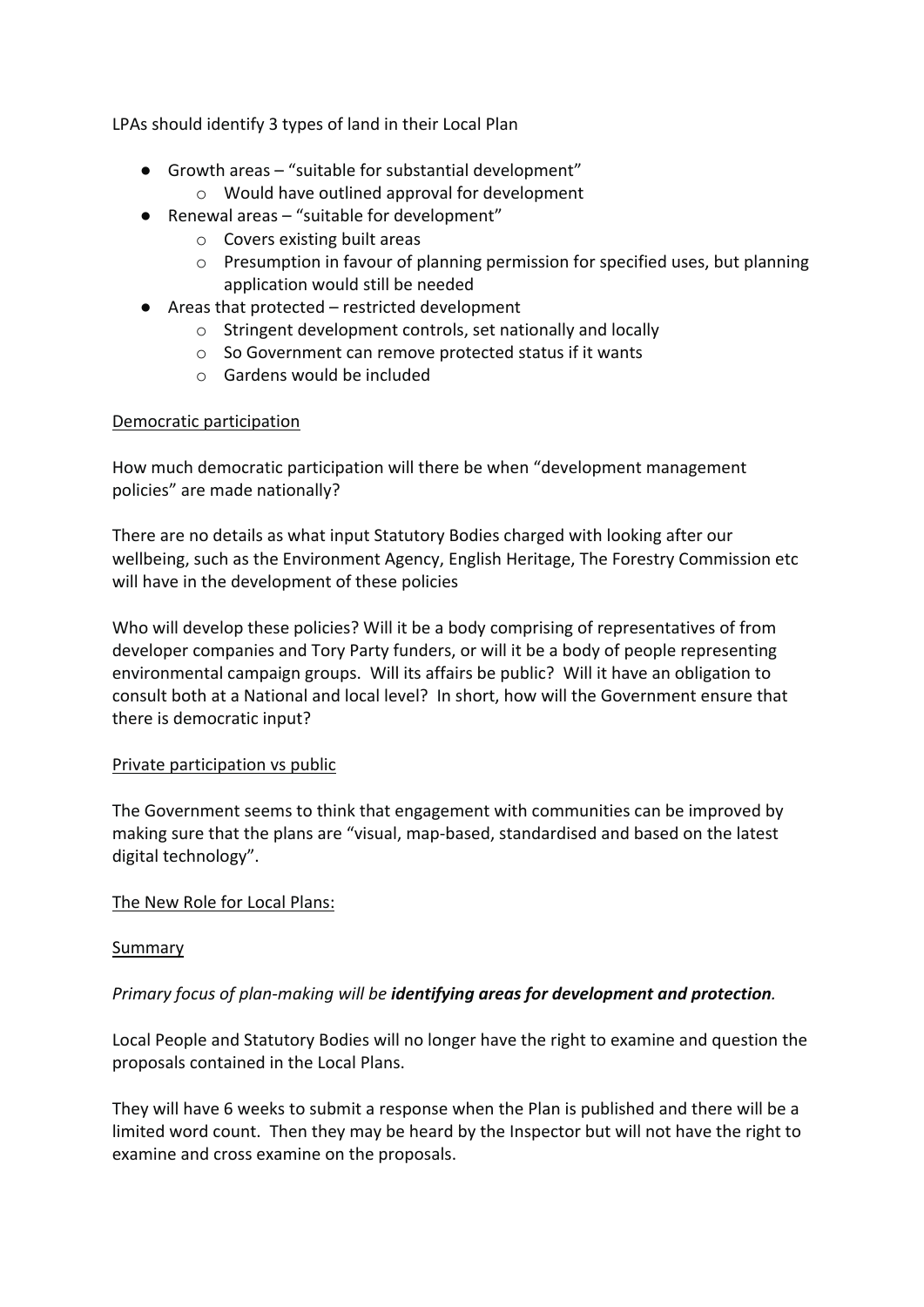For smaller developments, all that a developer will have to do to get permission is to ensure that the development complies with the Local Authorities policies on design.

# Detail

## Environmental Impact Assessments

- LPA sets out suggestions as land for development, eg school, housing, roads
- Developer must submit a Planning Application
- Must be accompanied by an Environmental Impact Assessment (EIA).
	- o Assesses the impact of the development on fauna, flora, historical value, pollution etc and relates to bio diversity and climate change etc.
	- o Public document which everyone can comment on.

The Government wants to says it wants to "simplify" the provisions around Environmental Impact Assessments and it will publish a separate and more detailed consultation paper about this later on.

## Streamlining the process

Currently, a Planning Application, for ALL developments, is advertised and anyone interested or affected are invited to comment. Also, LPAs are required to consult its environmental department, its housing and education departments, its neighbouring authorities and other relevant statutory bodies.

For large developments, there may even be a Public Inquiry, at which local people and bodies can fully examine and make representations on a proposal.

Since land identified in the Local Plan as "Growth Area" will automatically have planning permission, one would expect the Government to require similar consultation during the preparation of the Local Plan as there is currently when an application for planning permission is made.

Not so. Despite rhetoric in the Consultation Paper that LPAs should "radically and profoundly re-invent the ambition, depth and breadth with which they engage with communities as they consult on Local Plans" actually there will be minimal consultation.

The public will have just 6 weeks to explain how the plan should be changed and why. These responses will have a word count limit.

Then, over a period of 9 months, "A planning inspector appointed by the Secretary of State considers whether the three categories shown in the proposed Local Plan are "sustainable" as per the statutory test and accompanying national guidance and makes binding changes which are necessary to satisfy the test.

The plan-making authority and all those who submitted comments would have the right to be "heard" by the inspector (whether face to face, by video, phone or in writing – all at the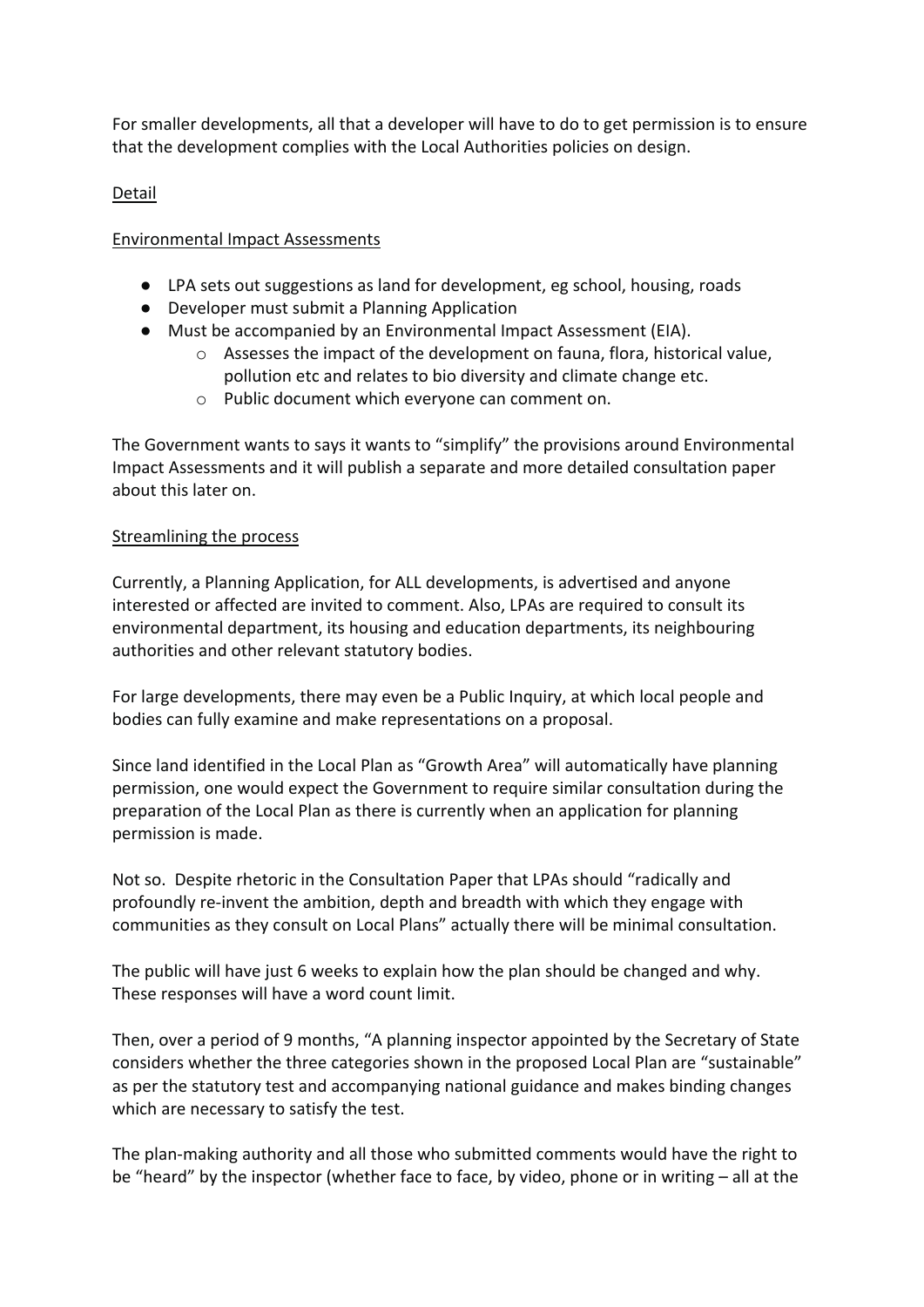inspector's discretion). The inspector's report can, as relevant, simply state agreement with the whole or parts of the council's Statement of Reasons, and/or comments submitted by the public."

The "right to be heard" simply means that the Public may be "heard". This is a change from the current process whereby, the Public have a right to question, cross-examine and make representations on proposals by the Developer and/or LPAs.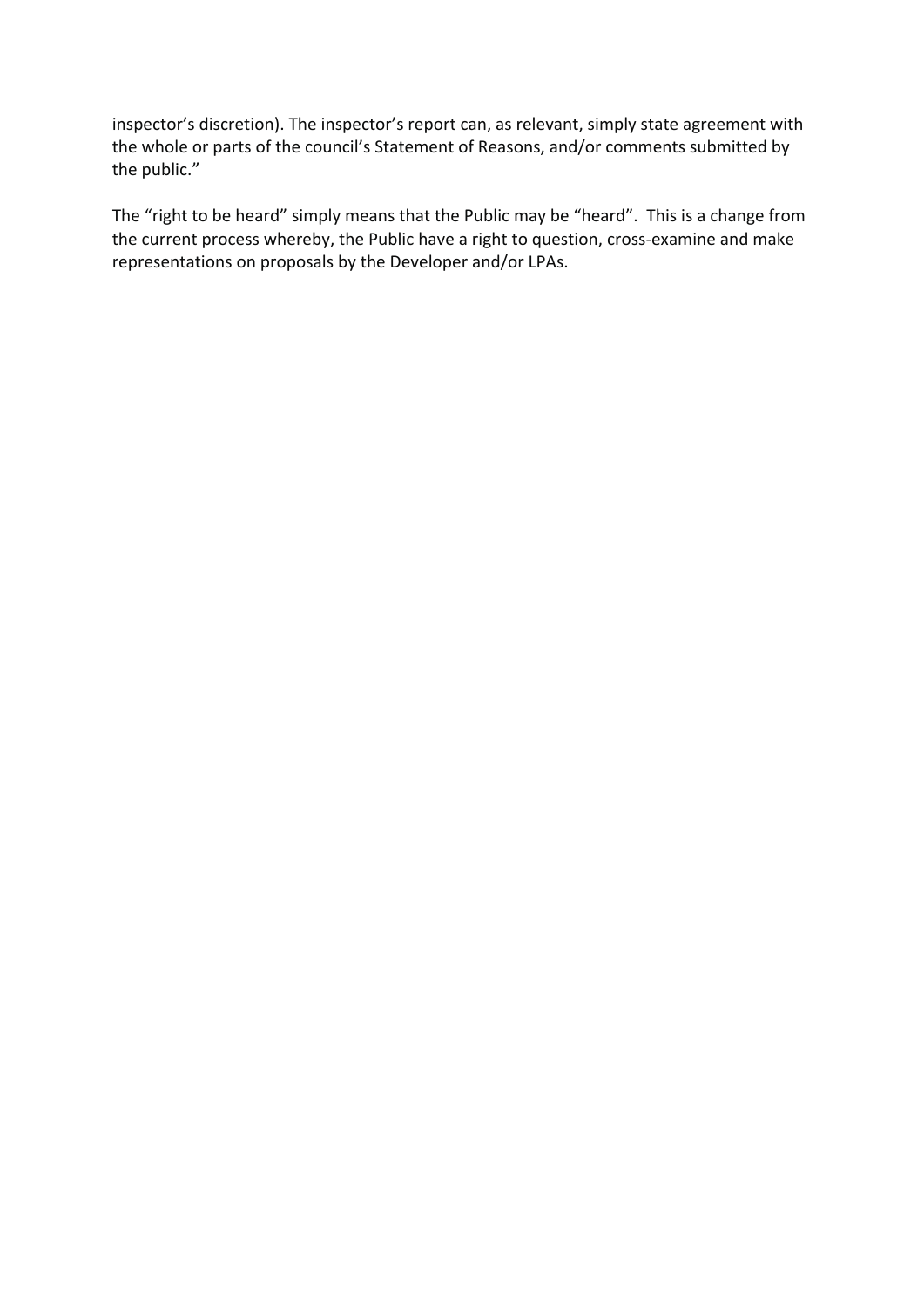Pillar 1

Proposal 1: LPAs should identify 3 types of land in their Local Plan

- Growth areas "suitable for substantial development" o Would have outlined approval for development
- Renewal areas "suitable for development"
	- o Covers existing built areas
	- o Presumption in favour of planning permission for specified uses, but planning application would still be needed
- Areas that protected restricted development
	- o Stringent development controls, set nationally and locally
	- o So Government can remove protected status if it wants
	- o Gardens would be included

Key accompanying text would set out suitable development uses and limitations like on height and density.

Proposal 2: Development management policies established at national scale

Primary focus of plan-making will be **identifying areas for development and protection**. Development management policies will be restricted, narrowed to area-specific requirements like broad height limits, scale and density limits, and this will be contained in National Planning Policy Framework.

"…*there would be no provision for the inclusion of generic development management policies which simply repeat national policy within Local Plans, such as protections for listed buildings"* (By generic they must mean specific and tailored!)

LPAs and neighbourhoods would play a crucial role in producing design guides and codes to ensure local character and form and appearance are maintained.

Proposal 3: Local plans should be subject to a single statutory "sustainable development" test – replacing existing test of soundness

- propose to abolish the Sustainability Appraisal system and develop a simplified process for assessing the environmental impact of plans
- Duty to Cooperate test would be removed
- slimmed down assessment of deliverability for the plan would be incorporated into the "sustainable development" test

Alternative options: don't remove test of soundness, just make it easier to pass.

Proposal 4: A standard method for establishing housing requirement figures so enough land is available, or to allow densification, so housing targets are met.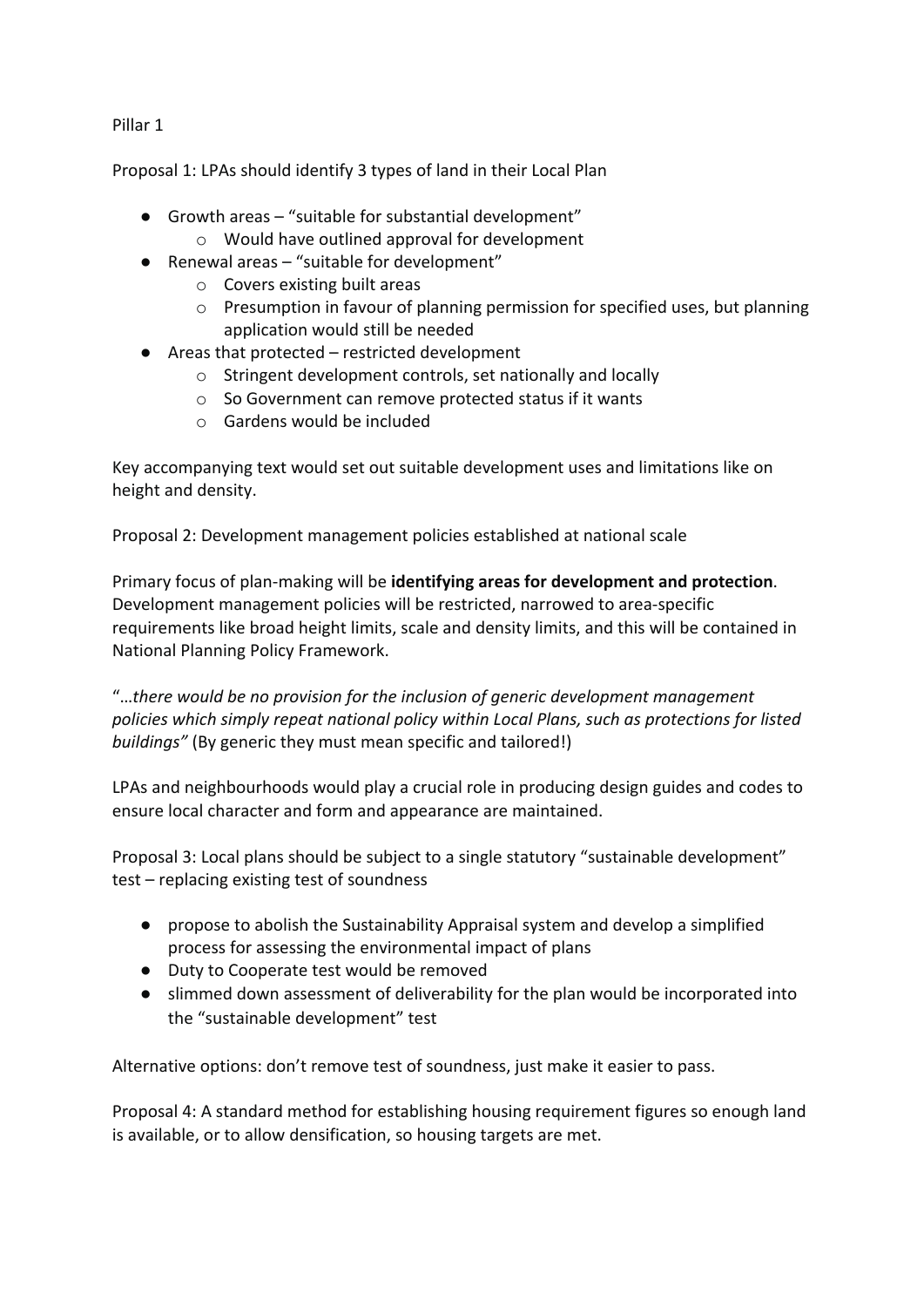There is often debate about development needs eg. How many homes, businesses and community facilities. Answer is to introduce a standard methods for setting housing requirements to save time. LPAs would allocate the land suitable for housing to meet the national requirement.

# **A streamlined development management process with automatic planning permission for schemes in line with plans**

Proposal 5: Automatic planning permission for Growth Areas and pre-established development types

There will be no need to submit a further planning application to test whether the site can be approved if it's been identified for development in the Local Plan. Outline permission will be given and full permission given when the design and site-specific technical issues have been sorted out. If the development is in a Renewal area then redevelopments can be given automatic consent if they meet prior design and approval requirements.

Proposal 6: Decision making should be faster and more certain, with firm deadlines and make great use of technology

Set a time limit of 8-13 weeks for determining an application from validation to decision. Government wants to explore if some applications should be deemed "granted" if LPA goes over the deadline.

Ways to speed up the process:

- digitalisation
- automate routine processes
- shorter applications less information required
- use more data so it can be monitored at national level
- digital template for planning notices
- standardise supporting information

## **A new interactive, web-based map standard for planning documents**

Proposal 7: Local Plans should be visual and map-based, standardised, based on the latest digital technology, and supported by a new template.

# **A streamlined, more engaging plan-making process**

Proposal 8: LPAs to meet a statutory timetable for key stages of planning process, sanctions for those who fail

They want to change a process that can take over 3 years to 30 months. With 5 stages of "public engagement":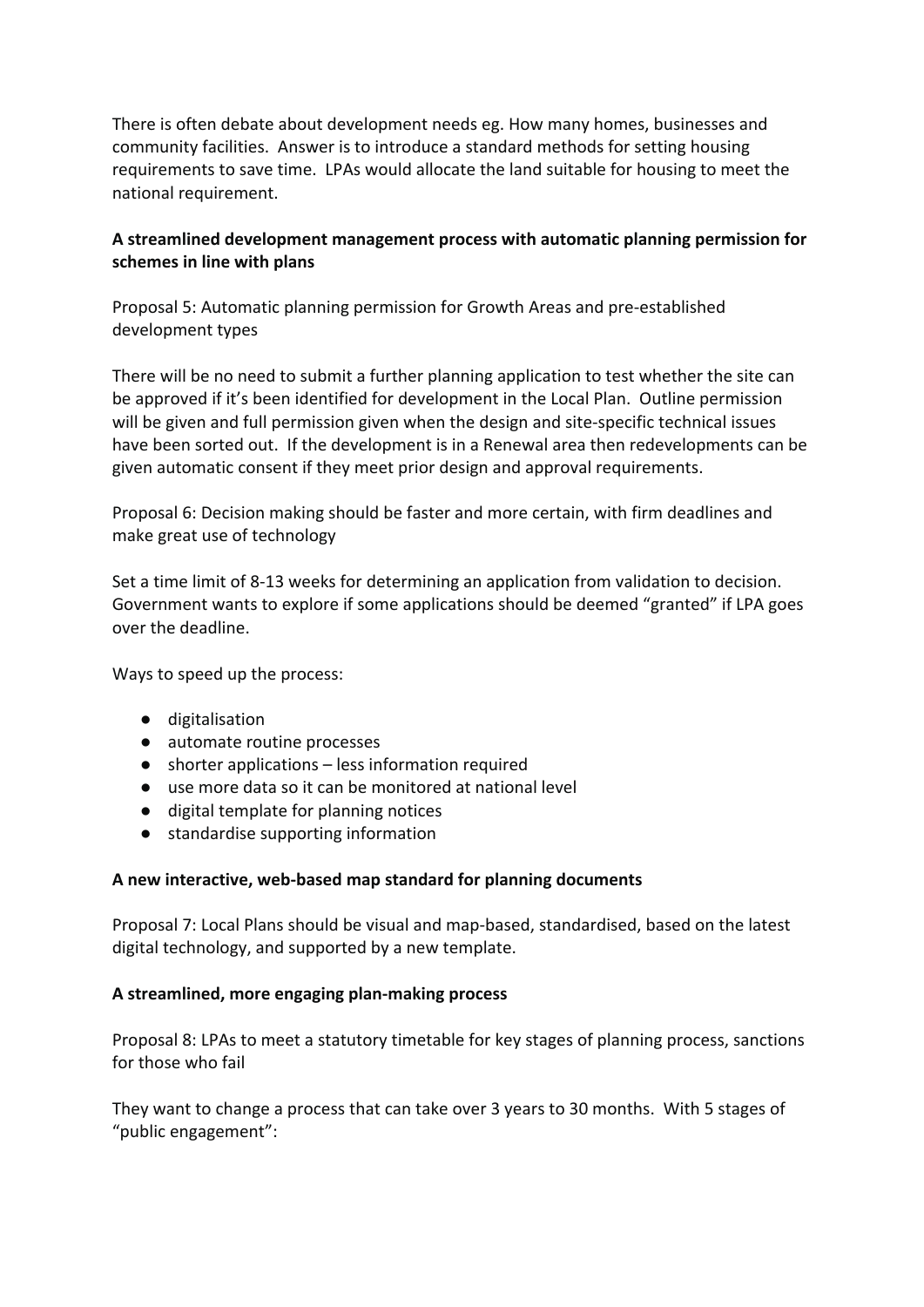- 1. (6 months) LPAs "calls for" suggestions for areas under 3 categories, Growth, Renewal and
- 2. (12 months) LPAs draw up Local Plan
- 3. (6 weeks) LPA to
	- a. Submit plan with statement of reasons
	- b. Publicise the plan for public comment
- 4. (9 months) A planning inspector considered whether the 3 areas are "sustainable" as per statutory test. "right to be heard"
- 5. (6 weeks) Local Plan map finalised.

Alternative options: right to be heard could be made at discretion of the inspector. Miss out stage 4 and just audit a few plans every year to check they meet "sustainability test".

Proposal 9: Neighbourhood Plans for community input, supported by digital tools

Neighbourhood plans were introduced in 2011 and have been popular. Considering whether very small areas, like a street, could set their own rules for the type of development they want to see?

# **Speeding up the delivery of development**

Proposal 10: More emphasis on build out through planning

Policy which seeks to include a greater variety of building types and developers to encourage faster build out.

Pillar 2

Proposal 11: The Visual Dimension

Local communities will have a say on what they like about the design. This will be given weight when developing Local Plans.

Proposal 12: Chief Officer for Design

Set up a body within local authority so that there is a chief officer for design and placemaking.

Proposal 13: Home England

Consult Home England on design quality and environmental standards so their objectives can be incorporate into developments.

Proposal 14: Incentivise and accelerate development which reflects local character and preferences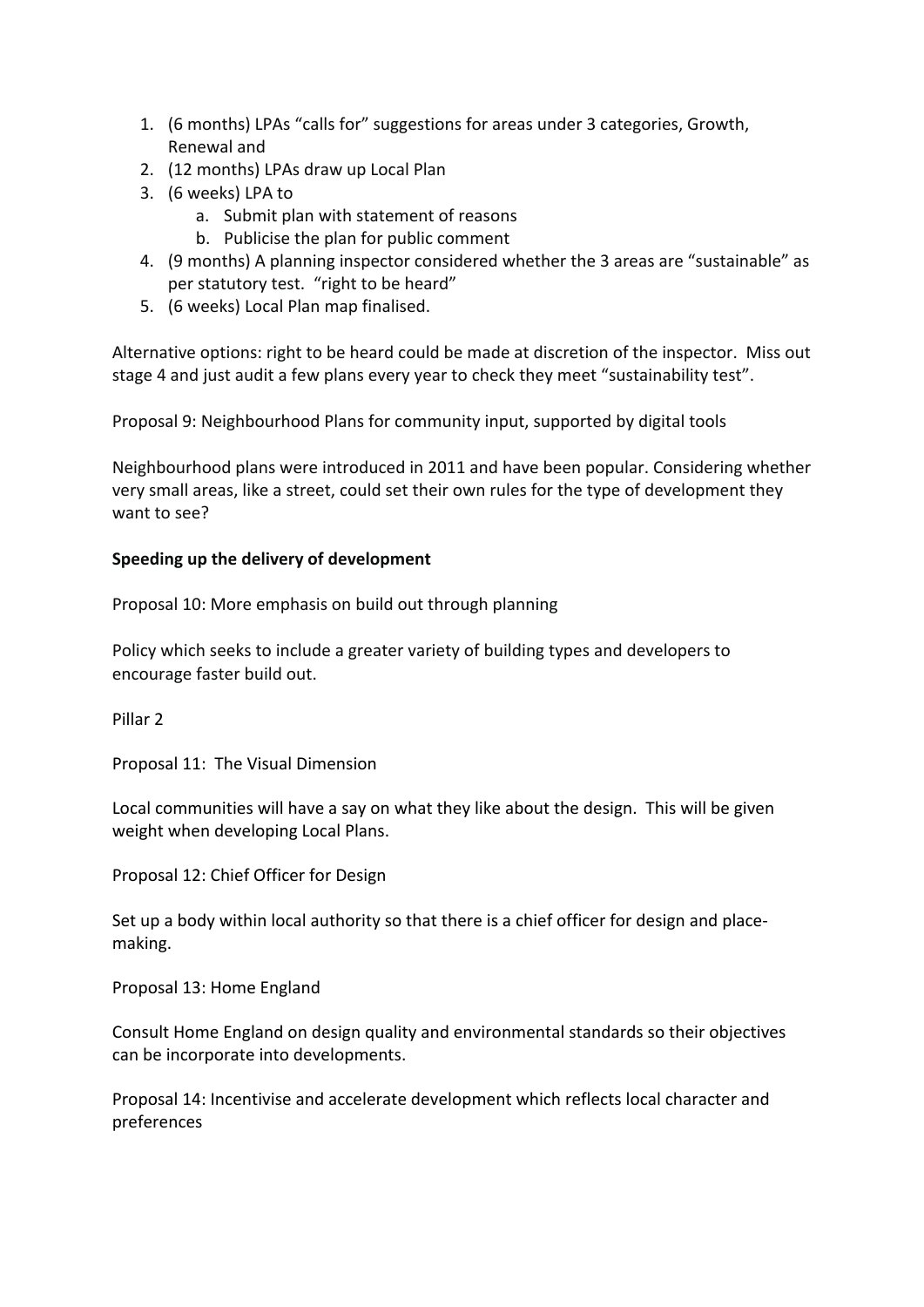- 1) Schemes that comply with local design guides and codes will have an advantage in that they are more likely to be approved.
- 2) Have local authorities create "masterplans" and "site-specific codes" where Growth areas have been identified as a condition of the permission in principle. These will basically be Ground Rules the developers must follow eg. For site layout
- 3) Widen and change the nature of permitted developments, so similar developments can be approved easily and quickly, to support "gentle intensification". Want to allow "pre-approval" of popular and replicable designs through permitted development.

To this end, develop "form-based development types" which allow the redevelopment of existing residential buildings if something similar has been done before.

Therefore, proposing an increase of population density and "pattern book" developments but with an emphasis on maintaining character and design. Prior approval would only be needed for aspect like regarding flood risk and safe access.

(But they need to test this proposal first to see if it works.)

Proposal 15: Doesn't really say anything that I can understand.

Proposal 16: Design a quicker simpler framework for assessing environmental impacts

Current frameworks for assessing environmental considerations include Strategic Environmental Assessment, Sustainability Appraisal, and Environmental Impact Assessment – which leads to duplication of effort and delays.

- 1) Environmental aspects of a plan or project should be considered early in the process. Digital data made available for stakeholders.
- 2) Requirements for environmental assessment and mitigation need to be consolidated and made simpler.
- 3) Issues of environmental improvement plus legal environmental protection issues will be addressed in another consultation.

Proposal 17: Conserving and enhancing our historic buildings and areas

Proposal 18: Improvements in energy efficiency standards for buildings

From 2025 new homes are expected to produce 75-80% lower co2 emissions compared to current levels. Local authorities will be expected to enforce energy efficiency standards.

Pillar 3: Planning for infrastructure and connected places

The Community Infrastructure Levy

At present there are 2 discretionary routes for LPAs to secure developer contributions:

● planning obligations (sec 106)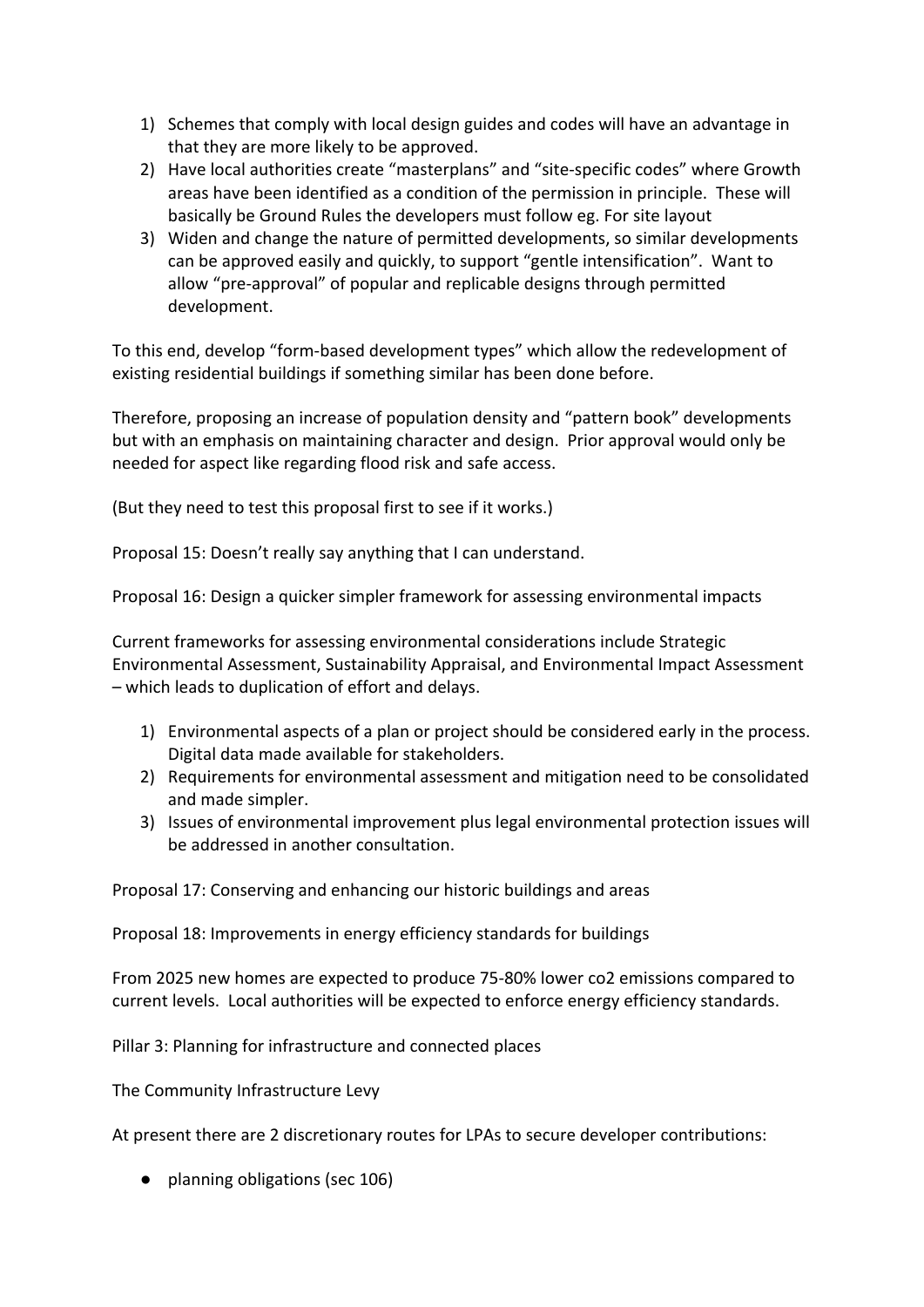- o Negotiated with developers. Can be inconsistent and cause delays
- Community Infrastructure Levy
	- o Fixed charge, levied on the area of the new development, for the provision of infrastructure, established by assessments by the LPA

Securing infrastructure and affordable housing alongside new development should be:

- Responsive to local needs
- Transparent so it's clear what infrastructure will be delivered
- Consistent and simplified
- Buoyant, so when prices go up both local community and developers benefit.

Value capture: Government could seek developer contributions to capture an increase in the value of the land that comes when planning permission is granted. This would depend on a range of factors including the development value, existing value of the land and tax structure (capital gains), but could be a good source of income for infrastructure.

Proposals: Consolidated Infrastructure levy

Proposal 19: Reform system of planning obligations to one "Infrastructure levy"

This would be based on a flat-rate, value-based charge, set nationally.

- Charged on final value of development or assessment of sale value at the point planning permission is granted (rather than before as currently)
- Levied at point of occupation
- Include value-based minimum threshold. So, levy would only be charged on the proportion of the value that exceeds the threshold
- Provide great certainty

Would allow local authorities to borrow against the Infrastructure Levy, to support infrastructure delivery in their area.

Alternative option: The infrastructure levy could remain optional and would be set by individual local authorities or it could be set nationally.

The theory is that it would remove the "viability risk" because if the value of the development drops below the threshold they don't have to pay the local authority anything.

Proposal 20: Infrastructure levy through changes of use

When the use of the land changes and/or planning permission is needed, eg from office to residential, then the infrastructure levy could be charged, even when there is not strictly any additional floorspace to the development.

Proposal 21: Reformed Infrastructure Levy should deliver affordable housing provision

Developer contributions should deliver on-site affordable housing.